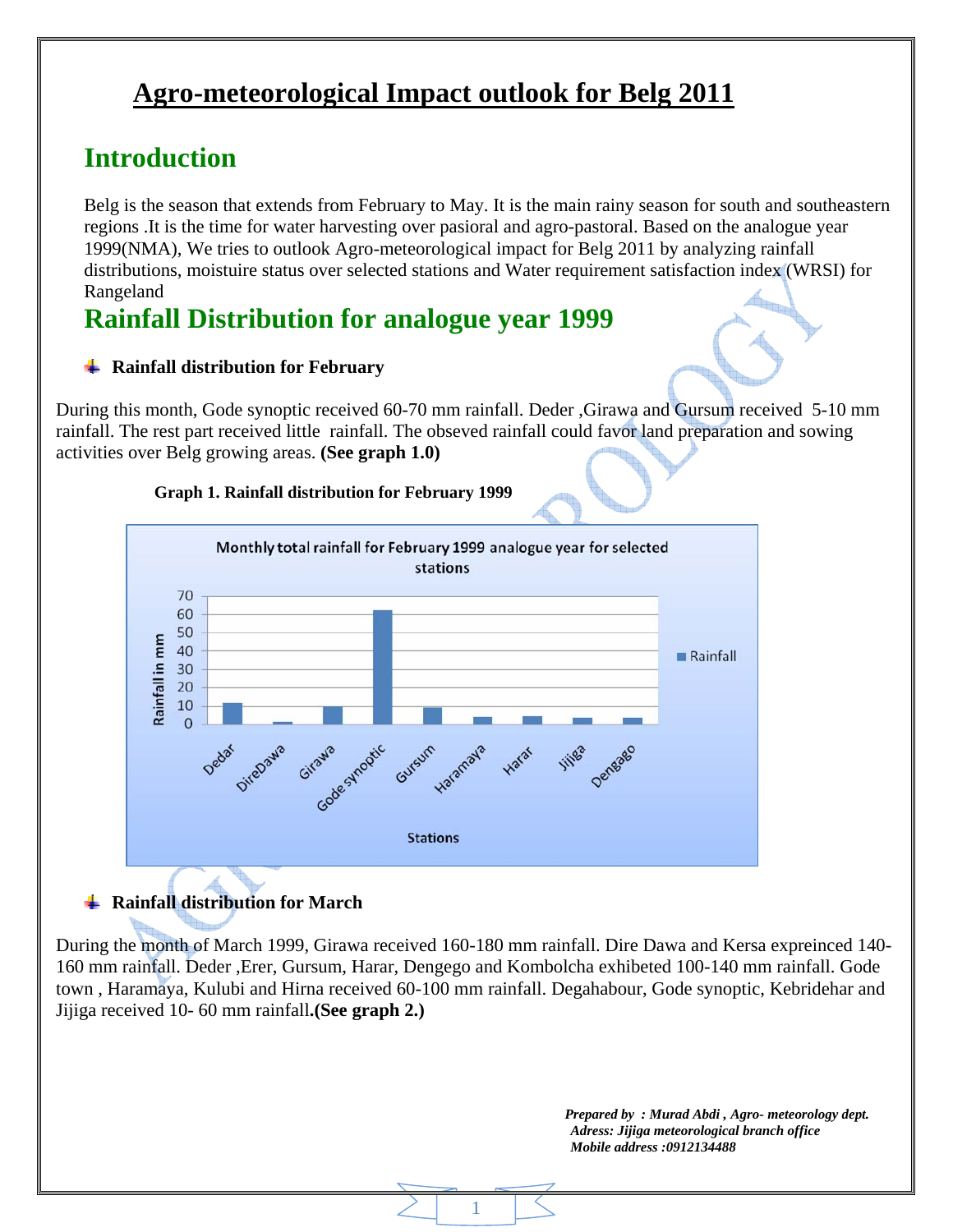



During this month, Harar, Deder and Degahabour received 80-100 mm rainfall. Erer, Girawa, Haramaya, Hirna, Kulubi received 60-80 mm rainfall. Diredawa, Gode synoptic, Gursum, Kombolcha and Dengego expereinced 20-60 mm rainfall. The rest part received little rainfall.



2

*Prepared by : Murad Abdi , Agro- meteorology dept. Adress: Jijiga meteorological branch office , Mobile address :0912134488*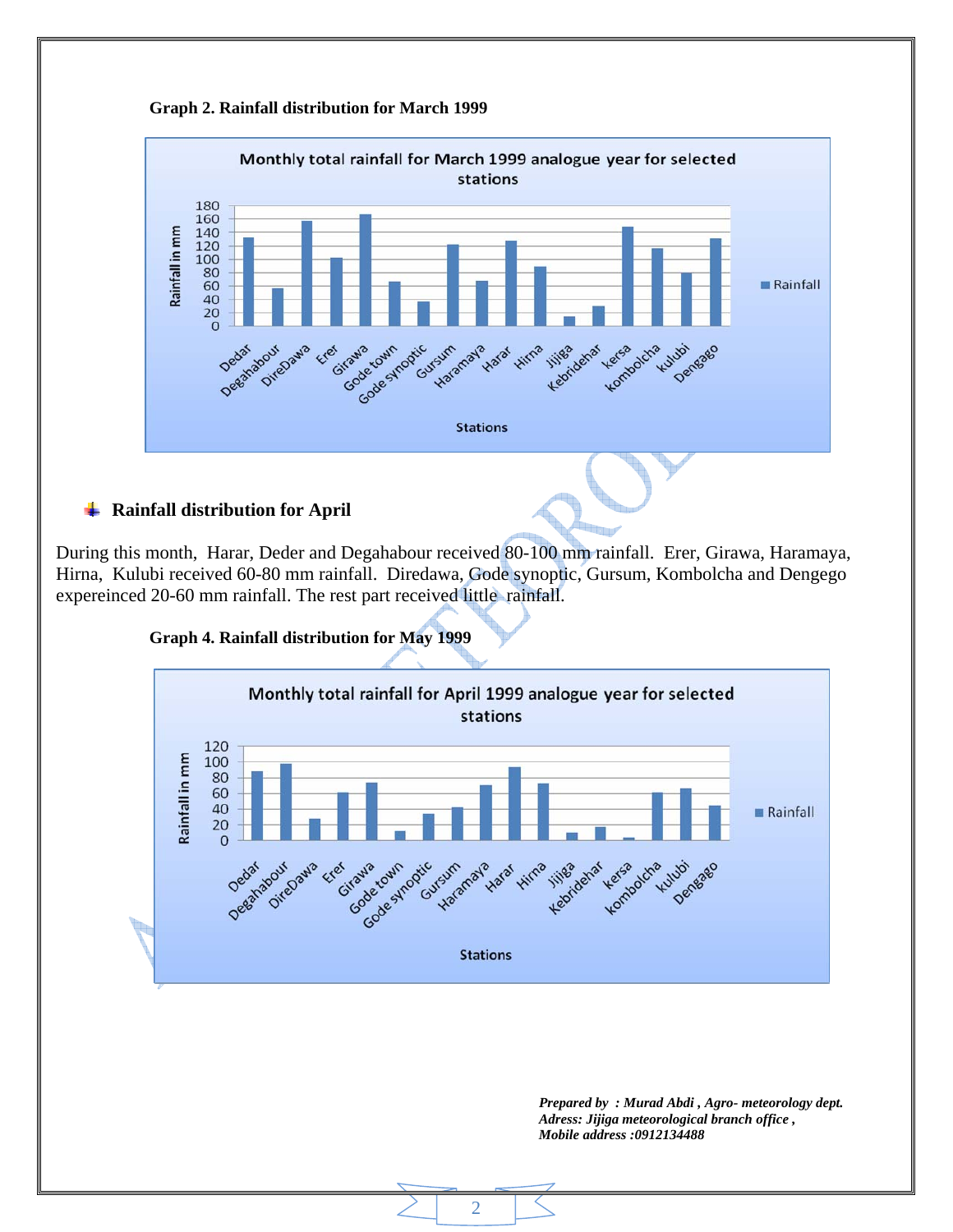#### **Rainfall distribution for May**

During the month of May 1999 analogue year, Hirna received 80-100 mm rainfall. Gursum,Girawa,Haramaya and Harar exhibited 40-80 mm rainfall . Degahabour, Diredawa, Gode town, Jijiga, Kulubi and Dengego experienced 20-40 mm rainfall. The rest part received little rainfall.(See graph 4)



**Graph 4. Rainfall distribution for May 1999**

## **Computed Moisture status for analogue years 1999**

#### **Moisture Status for February**

During the month of February, Gode synoptic has been observed **moderately dry** moisture condition. The rest part experienced **dry to very dry** moisture condition. This situation might have a positive impact for Belg agricultural activities and land preparation. And also have a negative impact for pasture and drinking water availabilities over pastoral and agro-pastoral areas. **(See table1.)** 

 Table 1. Climatic and Agro-climatic elements of different stations for the month of February 1999 analogue year

| Station         | Rainfall(mm) | <b>Monthly</b> | <b>Moisture</b> | <b>Moisture</b> |
|-----------------|--------------|----------------|-----------------|-----------------|
|                 |              | Eto(mm)        | Index(RF/Eto)   |                 |
| Dedar           | 11.6         | 109.2          | 0.11            | D               |
| Degahabour      | 0.0          | 151.2          | 0.00            | <b>VD</b>       |
| <b>DireDawa</b> | 1.3          | 151.2          | 0.01            | VD.             |
| Gode town       | 0.0          | 204.4          | 0.00            | <b>VD</b>       |
| Gode synoptic   | 62.3         | 198.8          | 0.31            | MD              |
| Gursum          | 9.2          | 137.2          | 0.07            | <b>VD</b>       |
| Haramaya        | 3.7          | 112            | 0.03            | <b>VD</b>       |
| Harar           | 4.2          | 106.4          | 0.04            | VD.             |
| Hirna           | 0.0          | 123.2          | 0.00            | <b>VD</b>       |
| Jijiga          | 3.2          | 112            | 0.03            | VD.             |
| Kebridehar      | 0.0          | 128.8          | 0.00            | VD.             |
| Dengago         | 3.2          | 103.6          | 0.03            | <b>VD</b>       |
| Kulubi          | 0.9          | 117.6          | 0.01            | VD              |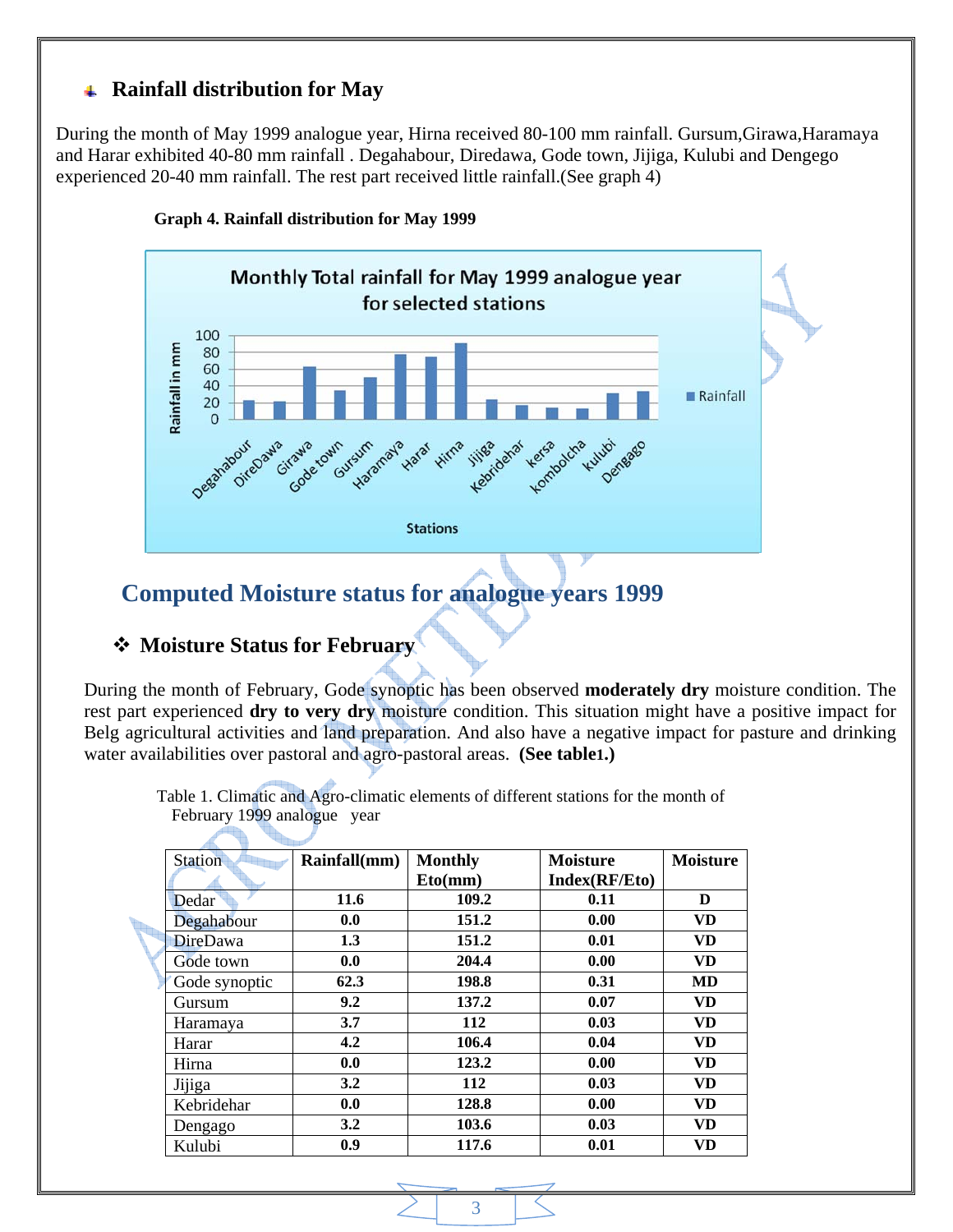### **Moisture Status for March**

During March 1999 analog year, **Moist to humid** moisture conditions has been experienced over Kulubi, Hirna, Haramaya, Gursum and Deder.This condition was conducive for Belg crops, perennial crops, availability of pasture and water. **Dry to moderately dry** moisture condition observed over Kebridehar, Jijiga, Gode synoptic, Degahabour and Gode town. This situation might have a negative impact on agricultural activities of Belg crops and availability of pasture and water over pastoral and agro-pastoral areas. **(See table2)** 

Table 2. Climatic and Agro-climatic elements of different stations for the month of March 1999 analogue year

| <b>Station</b> | Rainfall(mm) | Monthly | Moisture                   | <b>Moisture</b> |
|----------------|--------------|---------|----------------------------|-----------------|
|                |              | Eto(mm) | Index(RF/Et <sub>O</sub> ) |                 |
| Dedar          | 134.0        | 117.0   | 1.15                       | M               |
| Degahabour     | 56.9         | 159.0   | 0.36                       | <b>MD</b>       |
| DireDawa       | 158.3        | 144.0   | 1.10                       | $\mathbf{H}$    |
| Gode town      | 66.9         | 225.0   | 0.30                       | MD              |
| Gode synoptic  | 37.7         | 207.0   | 0.18                       | D               |
| Gursum         | 122.2        | 138.0   | 0.89                       | M               |
| Haramaya       | 68.3         | 111.0   | 0.62                       | M               |
| Harar          | 128.6        | 105.0   | 1.22                       | H               |
| Hirna          | 90.0         | 129.0   | 0.70                       | M               |
| Jijiga         | 15.1         | 129.0   | 0.12                       | D               |
| Kebridehar     | 30.8         | 141.0   | 0.22                       | D               |
| Dengago        | 131.1        | 102.0   | 1.29                       | H               |
| Kulubi         | 79.7         | 111     | 0.72                       | M               |

### **Moisture Status for April**

During April 1999 analog year, **moist** moisture condition exhibited over Deder, Haramaya, Harar, Hirna, Kulubi and Degahabour. This condition might have favoured Belg crops, planting of long cycle crops and availability of pasture and drinking water. **Moderately dry** moisture status expreinced over Dengego and Gursum areas. **Dry to very dry** moisture condition has been observed over Kebridehar, Gode synoptic, Dire Dawa, Jijiga and Gode town. This situation affected Belg crops and sowing of long cycle crops. (**See table3.)**

4

 *Prepared by : Murad Abdi , Agro- meteorology dept. Adress: Jijiga meteorological branch office , Mobile address :0912134488*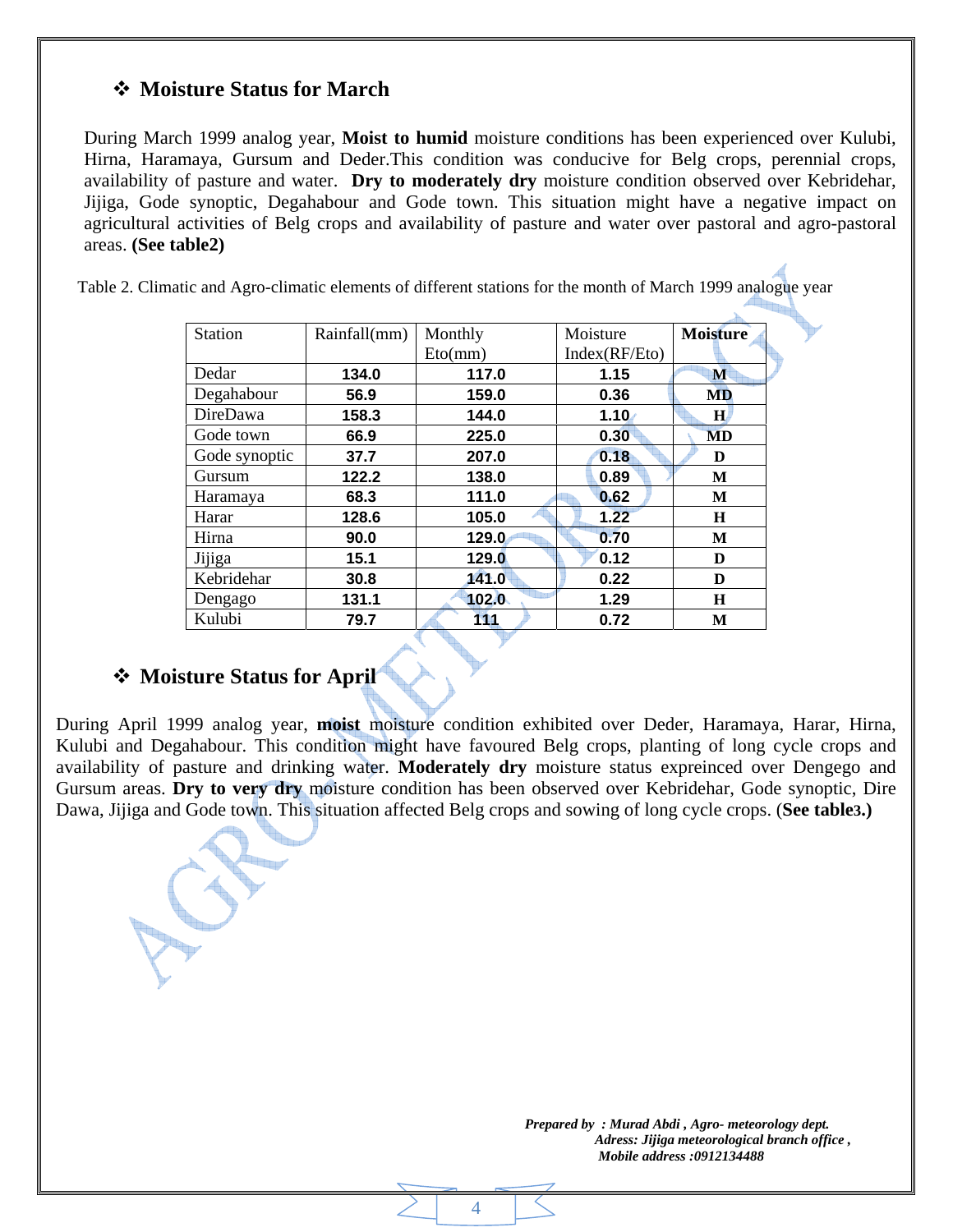| <b>Station</b> | Rainfall(mm) | Monthly | Moisture      | <b>Moisture</b> |
|----------------|--------------|---------|---------------|-----------------|
|                |              | Eto(mm) | Index(RF/Eto) |                 |
| Dedar          | 88.6         | 123     | 0.72          | M               |
| Degahabour     | 97.8         | 165     | 0.59          | M               |
| DireDawa       | 28.3         | 171     | 0.17          | D               |
| Gode town      | 12.7         | 213     | 0.06          | <b>VD</b>       |
| Gode synoptic  | 34.7         | 207     | 0.17          | D               |
| Gursum         | 42.7         | 138     | 0.31          | <b>MD</b>       |
| Haramaya       | 71.3         | 126     | 0.57          | M               |
| Harar          | 93.9         | 120     | 0.78          | M               |
| Hirna          | 73.2         | 132     | 0.55          | M               |
| Jijiga         | 10.7         | 141     | 0.08          | <b>VD</b>       |
| Kebridehar     | 18.5         | 141     | 0.13          | D               |
| Dengago        | 45.2         | 120     | 0.38          | MD              |
| Kulubi         | 66.9         | 126     | 0.53          | M               |

 Table 3. Climatic and Agro-climatic elements of different stations for the month of April 1999 analogue year

### **Moisture Status for May**

During this month, Haramaya, Hirna and Harar experienced **moist** moisture conditions. This situations favor Belg crops and planting of long cycle crops. **Moderately dry** moisture conditions exhibited over Dengego and Gursum areas. And also **dry to very dry** moisture condition observed over most selected stations. This deficit moisture condition might have a negative impact on availability of pasture and drinking water over pastoral and agro pastoral areas. (**See table 4)**

 Table 4. Climatic and Agro-climatic elements of different stations for the month of May 1999 analogue year

| <b>Station</b>  | Rainfall(mm) | Monthly Eto(mm) | Moisture<br>Index(RF/Eto) | <b>Moisture</b> |
|-----------------|--------------|-----------------|---------------------------|-----------------|
| Degahabour      | 23.1         | 155             | 0.15                      | D               |
| <b>DireDawa</b> | 21.8         | 179.8           | 0.12                      | D               |
| Gode town       | 35.0         | 217             | 0.16                      | D               |
| Gode synoptic   | 0.0          | 195.3           | 0.00                      | <b>VD</b>       |
| Gursum          | 50.1         | 133.3           | 0.38                      | <b>MD</b>       |
| Haramaya        | 77.4         | 120.9           | 0.64                      | M               |
| Harar           | 75.0         | 114.7           | 0.65                      | M               |
| Hirna           | 91.3         | 130.2           | 0.70                      | M               |
| Jijiga          | 24.0         | 133.3           | 0.18                      | D               |
| Kebridehar      | 16.8         | 133.3           | 0.13                      | D               |
| Dengago         | 33.8         | 120.9           | 0.28                      | <b>MD</b>       |
| Kulubi          | 31           | 133.3           | 0.23                      | D               |

5

 *Prepared by : Murad Abdi , Agro- meteorology dept. Adress: Jijiga meteorological branch off Mobile address :0912134488*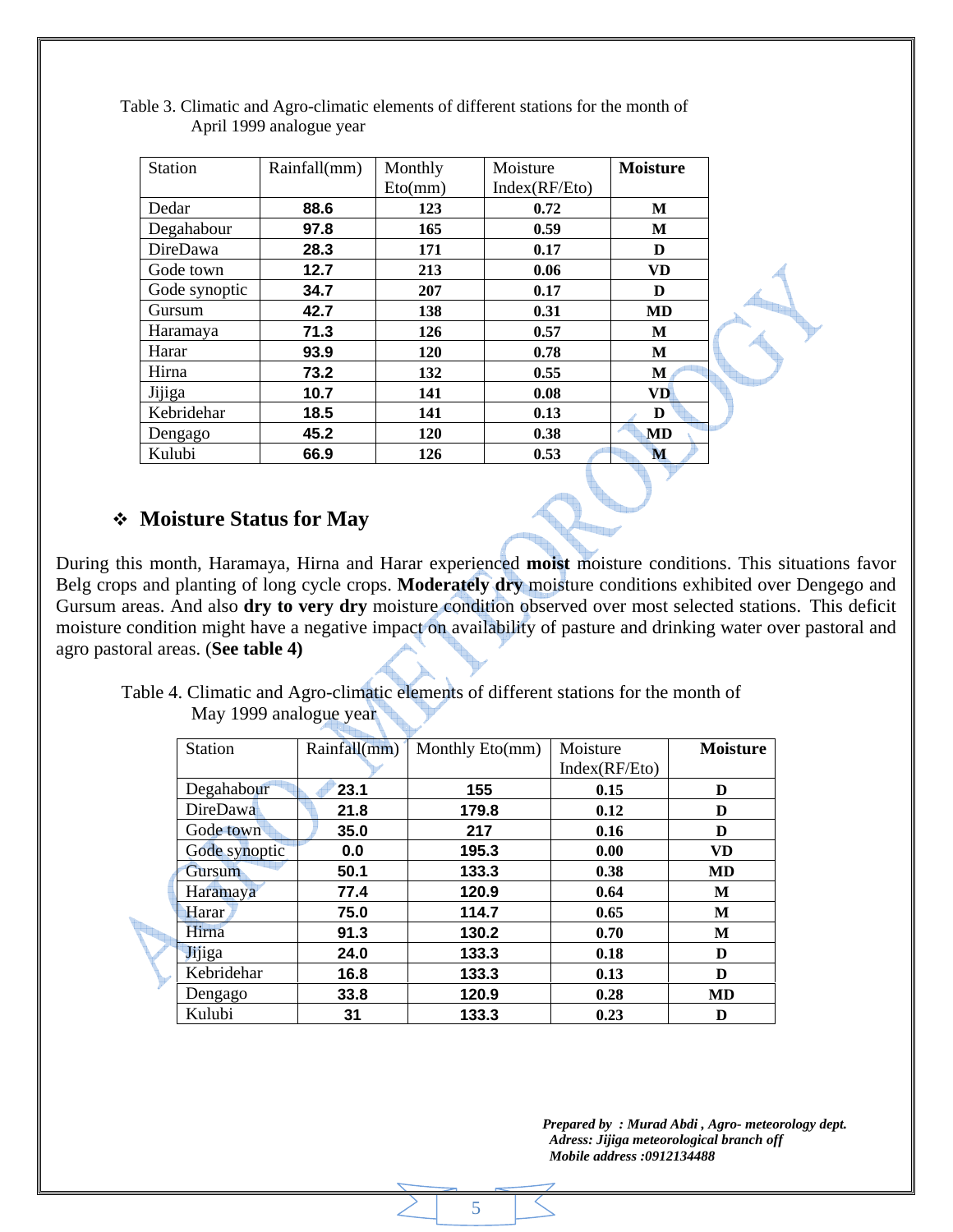## **Water requirement satisfaction index (WRSI) of rangeland for analogue Years 1999** (source NMA)



## **Conclusion and Recommendations**

- ¾ Generally, the analyzed moisture status of 1999 analogue year expected to favor general agricultural activities over Belg growing areas.
- ¾ The observed moisture condition of March and April 1999 analogue years expected to favor planting of long cycle crops, availability of pasture and drinking water over Belg growing areas and pastoral and agro-pastoral areas.
- $\triangleright$  Below normal with a possibility of close to normal rainfall is expected over eastern Hararghe and southern portion of Somali which includes the Belg crop growing areas and the south-eastern pastoral areas are expected to experience moderate to high probability of moisture stress. Thus, proper moisture conservation, rain water harvesting and cultivation of moisture stress resistance crops can help in coping with expected occurrences of dry spells in the season.

6

 *Prepared by : Murad Abdi , Agro- meteorology dept. Adress: Jijiga meteorological branch off Mobile address :0912134488*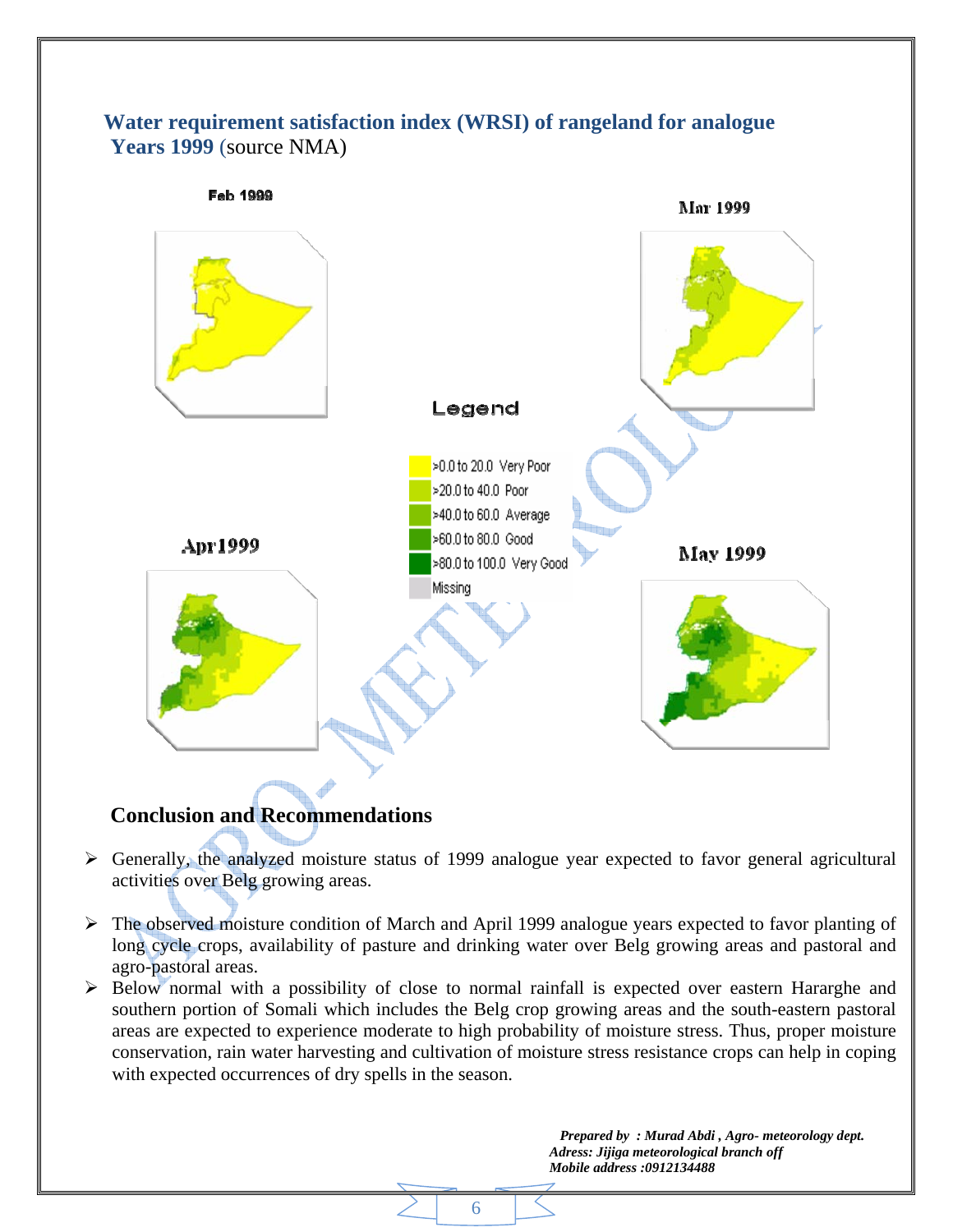## **Explanation notes**

Eto –Refernce evapotranspirations

## **Legend for Moisture status**

| Very dry $(D)$      | < 0.1        |
|---------------------|--------------|
| Dry(D)              | $0.1 - 0.25$ |
| Moderately dry (MD) | $0.25 - 0.5$ |
| $M$ oist $(M)$      | $0.5 - 1.0$  |
| Humid $(H)$         | >1.0         |

7